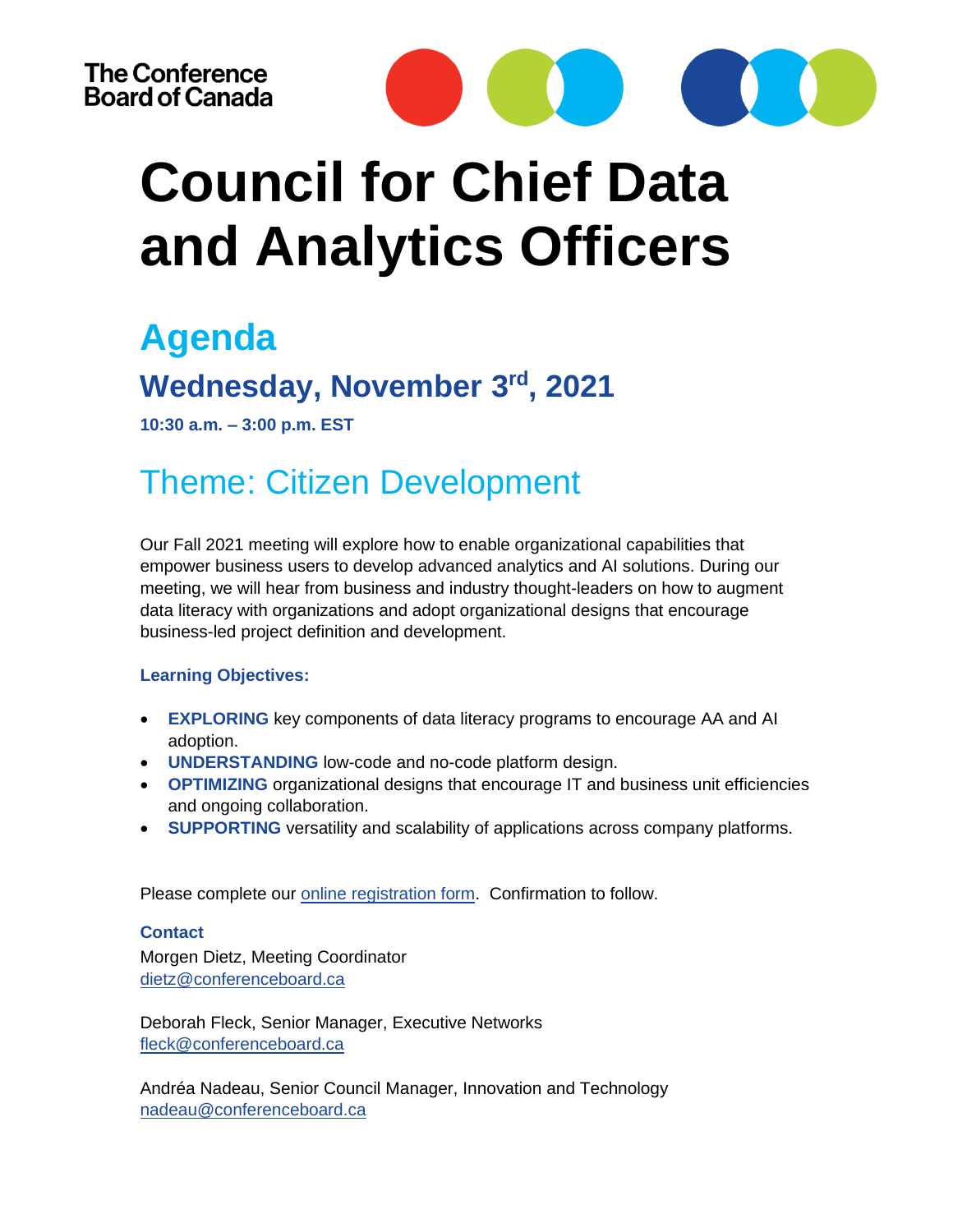Council for Chief Data and Analytics Officers



## **Schedule**

| $10:30$ a.m. | <b>Welcome and Opening Remarks</b>                                                                                                                                                                                                                                                                                                                                                                                                                                  |
|--------------|---------------------------------------------------------------------------------------------------------------------------------------------------------------------------------------------------------------------------------------------------------------------------------------------------------------------------------------------------------------------------------------------------------------------------------------------------------------------|
| $10:45$ a.m. | Session 1: Developing Al Methodology to Enable<br><b>Citizen Development</b>                                                                                                                                                                                                                                                                                                                                                                                        |
|              | During this session, Arun will highlight, HIROC's AI playbook<br>which highlights governance model for derisking AI initiatives and<br>enable business stakeholders while provide visibility to the Board<br>and Executive Team.                                                                                                                                                                                                                                    |
|              | Arun Dixit, Digital and Innovation Strategist, Healthcare Insurance<br>Reciprocal of Canada (HIROC)                                                                                                                                                                                                                                                                                                                                                                 |
| $11:30$ a.m. | <b>Session 2: Providing a Vision for Citizen Development</b>                                                                                                                                                                                                                                                                                                                                                                                                        |
|              | The presentation includes international country comparisons,<br>especially on patient accessible electronic health records, with a<br>viewpoint of Nordic national health portals. The Finnish national<br>Kanta services are introduced and its use described with actual<br>numbers. A concept of populations health monitoring concerning<br>the COVID-19 epidemic in Finland, and some solutions will be<br>shared.                                             |
|              | Dr. Vesa Jormanainen, National Institute for Health and Welfare<br>Finland                                                                                                                                                                                                                                                                                                                                                                                          |
| $12:15$ p.m. | Lunch Break                                                                                                                                                                                                                                                                                                                                                                                                                                                         |
| 1:15 $p.m.$  | <b>Session 3: Fireside Chat: Purolator</b>                                                                                                                                                                                                                                                                                                                                                                                                                          |
|              | Purolator's CIO will share his insights on the organization's AI<br>Journey. From developing new business technologies like chat<br>bots and self-serve kiosks, to enabling their field services and<br>customer services teams, there's one source of the truth for a<br>package. Moreover, the organization digital twining capabilities<br>have enabled Purolator to scale up operations during peak<br>operational periods to drive high customer satisfaction. |
|              | Ricardo Costa, Vice-President, Chief Information Officer, Purolator<br>Inc.                                                                                                                                                                                                                                                                                                                                                                                         |